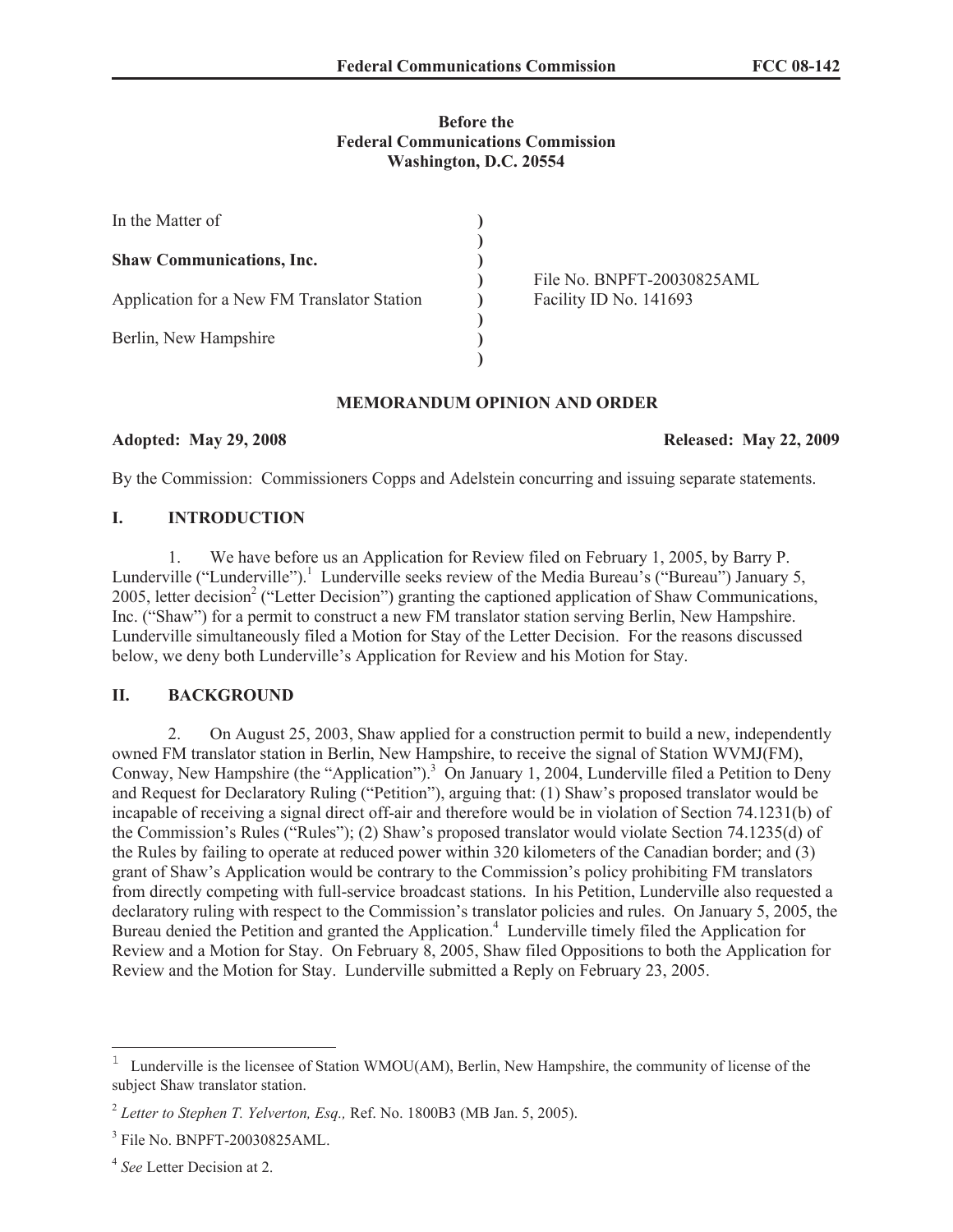# **III. DISCUSSION**

3. *Application for Review.* In his Application for Review, Lunderville reiterates past arguments raised and rejected at the Bureau level. With the exception of Lunderville's request for a declaratory ruling and his policy arguments which we discuss below, we find that these contentions were correctly decided in the Bureau's Letter Decision.

4. Lunderville contends that the Bureau erred in concluding that Shaw's proposed translator would be able to receive its primary station's signal direct off-air, as required by Section 74.1231(b) of the Rules, asserting that such a signal would be blocked by an intervening mountain terrain.<sup>5</sup> In support of his argument, Lunderville submits a topographic chart indicating several tall mountains that allegedly "block line-of-sight to the Station WVMJ(FM) tower located some 40 miles to the south, and which is at an elevation of no more than 1,600 feet."<sup>6</sup>

5. Section 73.313 of the Rules generally provides for the determination of a station's coverage contour based on the average terrain, at a distance of three to sixteen kilometers from the proposed antenna site, along a set of radials.<sup>7</sup> Audio Division staff analyzed Shaw's proposal using this methodology and concluded that the proposed translator would be within the primary station's 20 dBu contour and that, as such, would be able to receive the primary station's signal direct off-air.<sup>8</sup> While the Commission allows the use of alternate prediction methods which take into account mountainous terrain under 47 C.F.R. § 73.313(e), it does so only in limited circumstances, namely, to demonstrate adequate coverage of the community of license or to establish that the main studio location would be within the principal community contour.<sup>9</sup> However, where a proposal in an application conforms to the Rules utilizing the standard prediction method set forth in Section 73.313 of the Rules, alternative prediction methods will not be accepted.<sup>10</sup> As such, the staff was precluded from considering Lunderville's topographic chart. Accordingly, we find that the Bureau's Decision Letter correctly concluded that Shaw's proposed translator would be in compliance with Section 74.1231(b) of the Rules. Moreover, even if we were to consider Lunderville's supplemental showing, it would be found inadequate because he has not submitted the information required by Section 73.313(e) of the Rules.<sup>11</sup>

<sup>11</sup> 47 C.F.R. § 73.313(e). *See also* note 9, *supra*.

<sup>5</sup> Application for Review at 4.

<sup>6</sup> *Id*.

<sup>7</sup> *See* 47 C.F.R. § 73.313.

<sup>8</sup> Letter Decision at 1.

<sup>9</sup> 47 C.F.R. § 73.313(e). *See also In the Matter of Grandfathered Short-Spaced FM Stations*, Report and Order, 12 FCC Rcd 11840, 11846 (1997) (discussing circumstances in which an alternative prediction study may be considered). In addition, showings of a supplemental method must describe the procedure used and should include sample calculations and coverage maps containing predicted contour plots using both the standard and the supplemental methods. *See* 46 C.F.R. § 73.313(e).

<sup>10</sup> *See, e.g., Letter to Lee Shubert*, *Esq*., 10 FCC Rcd 3159, 3160 (MMB 1995). There, Commission staff rejected a petitioner's attempt to apply (Longley-Rice) Tech Note 101 calculations in order to disqualify an assignment application that had demonstrated compliance with 47 C.F.R. § 73.3555 using standard calculation methods set forth in 47 C.F.R. § 73.313, holding that requiring applicants with conforming applications to defend applications against alternative prediction methodologies would result in unreasonable delay to the applicants and unnecessary administrative burden upon the limited technological resources available to the Commission for evaluating alternative prediction studies. *Id.*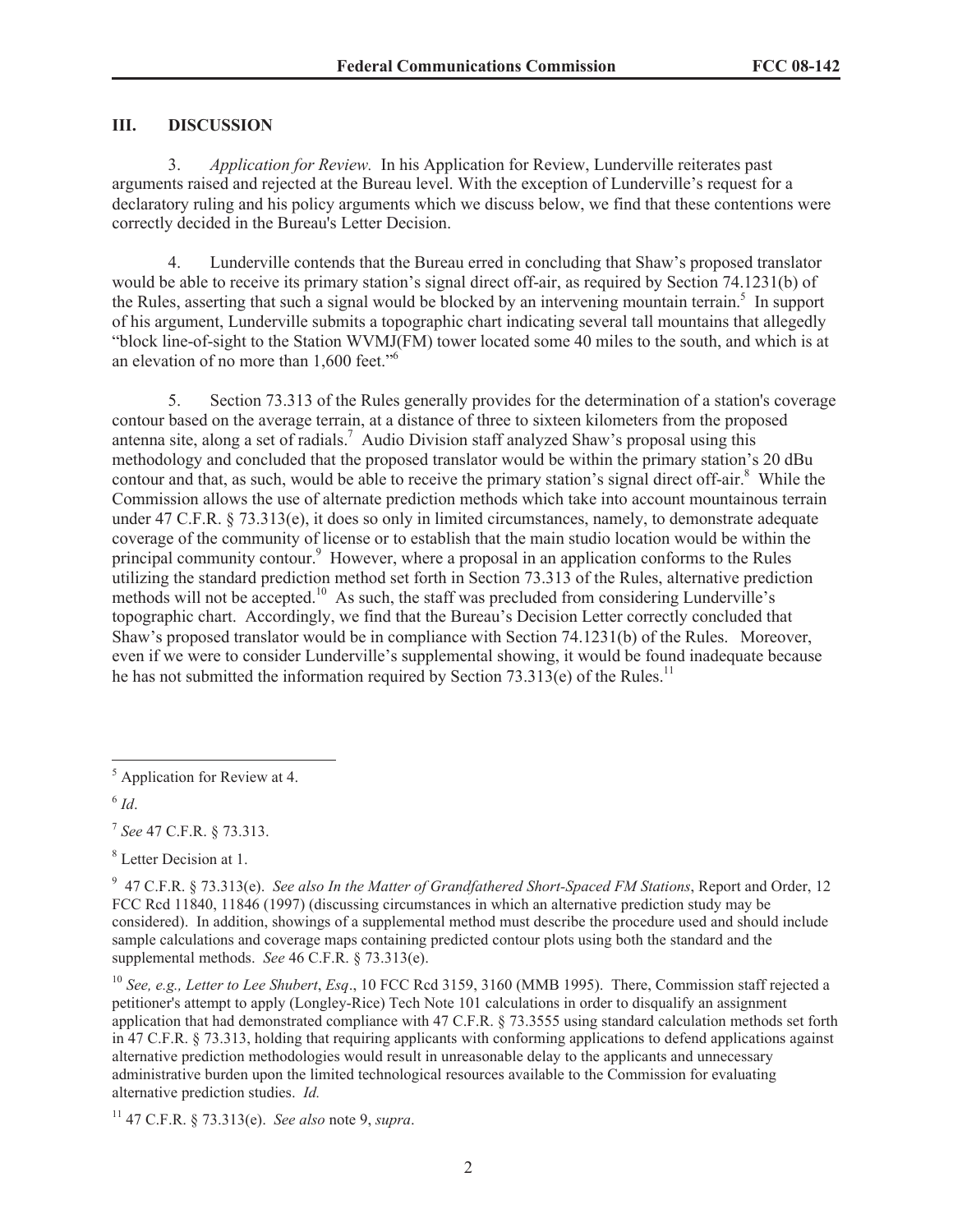6. Next, Lunderville claims that, because Shaw's predicted 34 dBu contour extends, at the maximum, 48.2 kilometers, the Bureau erred in finding that the proposed translator complies with Section 74.1235(d) of the Rules.<sup>12</sup> That Section provides that:

> Applications for FM translator stations located within 320 km of the Canadian border will not be accepted if they … have a dBu interference contour operating with a 34 dBu contour ... that exceeds 32 kilometers.

In its Opposition, Shaw states that its proposal complies with Section 74.1235(d)(3) of the Rules, which provides that the 34 dBu interference contour cannot exceed 60 kilometers.<sup>13</sup> In his Reply, Lunderville focuses on Section 74.1235(d)'s requirement that an FM translator application will not be acceptable for filing unless it is in compliance with that provision, which contains the 32 kilometer limitation. As to the more generous 60 kilometer limitation provided for in Section 74.1235(d)(3), Lunderville contends that the Rules do not otherwise indicate that Section  $74.1235(d)(3)$  "trumps compliance with the other provisions in [Section 74.1235](d)."<sup>14</sup>

7. We find Lunderville's interpretation of Section 74.1235(d) unpersuasive. Sections 74.1235(d) and 74.1235(d) clearly conflict with one another. To reconcile these provisions, we reviewed the history of this Section and found that, on July 9, 1997, the United States and Canada formally agreed to amend their "FM Agreement" to reflect an increase of the 34 dBu interfering contour distance for translators within 320 kilometers of the Canadian border from 32 kilometers to 60 kilometers.<sup>15</sup> Section 74.1235(d)(3) was added to the Rules shortly thereafter to reflect the terms of the amended FM Agreement.<sup>16</sup> Therefore, Section 74.1235(d)(3) is the governing provision and 60 kilometers the appropriate limitation. The Commission's failure to revise or delete the first sentence of Section  $74.1235(d)$  was mere oversight.<sup>17</sup> In accordance with Section 74.1235(d)(3), Shaw's predicted 34 dBu interference contour does not exceed 60 kilometers. As such, we find the Letter Decision properly concluded that that Shaw's proposal is in compliance with the Rules.

8. Lunderville next claims that the Letter Decision did not properly consider his argument that Shaw's retransmission of a distant commercial FM station on its proposed translator would be contrary to Commission policy. He maintains that the role of FM translators is to facilitate reception of radio signals to areas deprived of such service. He further argues that allowing the importation of a distant commercial station by an FM translator to a well-served market would "subvert full-service broadcast stations by redistributing advertising revenues away from them and thus reducing the overall level of service to the public."<sup>18</sup>

9. We reject these arguments. The Commission, in modifying the rules pertaining to translators, was fully cognizant of "the possible competitive impact such translators could have on FM

<sup>&</sup>lt;sup>12</sup> Application for Review at 4-5.

<sup>&</sup>lt;sup>13</sup> Opposition to Application for Review at 7.

<sup>&</sup>lt;sup>14</sup> Reply to Opposition at 4-5. Lunderville also refers to 47 C.F.R. § 74.1204(h), which states that an FM translator application must be in compliance with Section 74.1235(d) to be acceptable for filing. *Id.*

<sup>15</sup> *U.S.-Canada FM Agreement Modified to Permit Added Flexibility for FM Translators*, Public Notice, Ref. No. IN97-22 (rel. Jul. 28, 1997).

<sup>16</sup> *1998 Biennial Regulatory Review – Streamlining of Radio Technical Rules,* Final Rule, 63 FR 33875, 33879 (Jun. 22, 1998).

<sup>&</sup>lt;sup>17</sup> We will correct this oversight through a technical correction to our rules in the near future.

<sup>&</sup>lt;sup>18</sup> Application for Review at 2-3.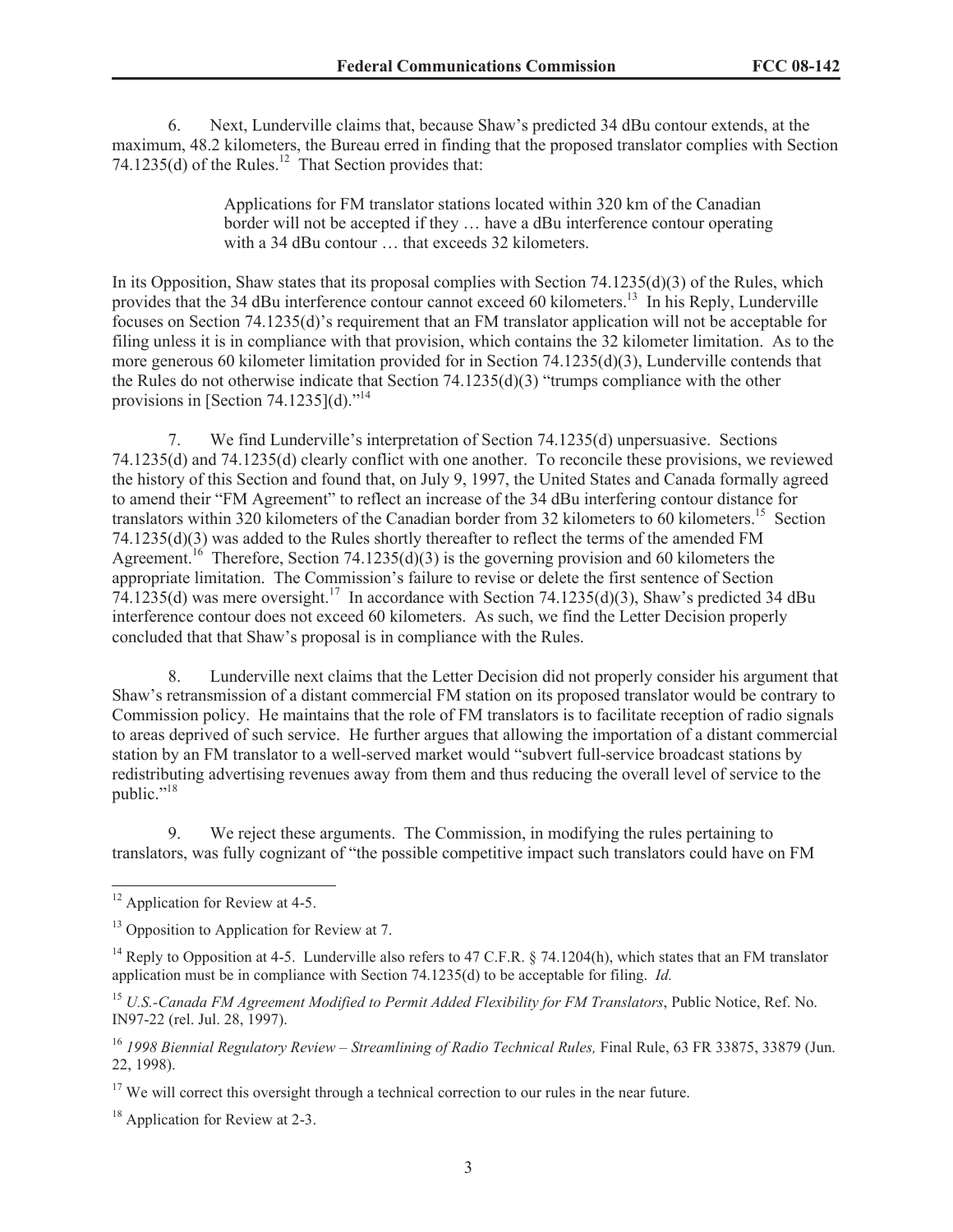radio broadcast stations and the effect their authorization could have on the licensing of those stations."<sup>19</sup> It was against this backdrop that the Commission concluded that independent translators may import distant commercial FM stations in "any area desired."<sup>20</sup> In support of this conclusion, the Commission noted that "independent ownership of translators is indicative of a legitimate need for service," and that as such, such service "should be authorized without creating an additional requirement for demonstrating that need."<sup>21</sup> Given these considerations, we conclude that Shaw's proposal to construct an independently owned FM translator serving Berlin, a community with existing radio stations (including Lunderville's  $WMOU(AM)$ , is not inconsistent with Commission policy.<sup>22</sup>

10. Finally, Lunderville asserts that the Letter Decision failed to address his request for a declaratory ruling contained in his Petition. Specifically, Lunderville requests the Commission: (1) to declare that the rules and policies applicable to licensee-owned or operated FM translators carrying distant commercial stations apply equally to independently owned or operated FM translators; and (2) to require that applicants for FM translators provide complete information regarding their ownership and control. $^{23}$ 

11. Under Section 1.2 of the Rules, the Commission may issue a declaratory ruling to either terminate a controversy or to remove an uncertainty.<sup>24</sup> The Commission has broad discretion whether to issue such a ruling.<sup>25</sup> In the instant case, Lunderville is asking us to reconsider translator regulations and policies that have been in effect for almost 20 years.<sup>26</sup> The Rules applicable to translators are clearly established and have a sound policy basis, as discussed above. As such, we find that there is no pressing controversy to be terminated and no uncertainty to be removed. Accordingly, we decline to grant the requested ruling.

12. *Motion for Stay.* Finally, in his Motion for Stay, Lunderville asks us to postpone the "effectiveness of the Letter Decision." Lunderville's Motion is grantable if he can show that: (i) he is likely to prevail on the merits; (ii) he will suffer irreparable harm, absent a stay; (iii) other interested parties will not be harmed if the stay is granted; and (iv) the public interest would favor a grant of the stay.<sup>27</sup> Lunderville fails to meet this standard for a stay of the Letter Decision. Because Lunderville's Application for Review is herein denied for the reasons discussed above, we have already found that Lunderville is not likely to prevail on the merits.<sup>28</sup> Accordingly, we need not inquire further into the other factors necessary for a grant of stay.<sup>29</sup> For this reason, we hereby deny Lunderville's stay Motion.

<sup>22</sup> *See* 47 C.F.R. § 74.1204(f).

<sup>24</sup> *See* 47 C.F.R. § 1.2.

*<sup>26</sup> See FM Translator Rulemaking,* 8 FCC Rcd at 5093.

<sup>29</sup> *Id.*

<sup>19</sup> *In the Matter of Amendment of Part 74 of the FM Commission's Rules Concerning Translator Stations*, Report and Order, 5 FCC Rcd 7212, 7212 (1990), *recon. denied*, Memorandum Opinion and Order, 8 FCC Rcd 5093 (1993) ("*FM Translator Rulemaking*").

<sup>20</sup> *FM Translator Rulemaking*, 8 FCC Rcd at 5095.

<sup>21</sup> *FM Translator Rulemaking*, 5 FCC Rcd at 7223.

<sup>&</sup>lt;sup>23</sup> Application for Review at 7-8.

<sup>25</sup> *See Yale Broadcasting Co. v. FCC*, 478 F.2d 594, 602 (D.C. Cir. 1973).

<sup>27</sup> *See Virginia Petroleum Jobbers Ass'n v. FPC*, 259 F.2d 921, 925 (D.C. Cir. 1958); *see also Washington Metropolitan Transit Comm'n v. Holiday Tours, Inc*., 559 F.2d 841 (D.C. Cir. 1977).

<sup>&</sup>lt;sup>28</sup> See Sainte Partners II, LP, Memorandum Opinion and Order, 20 FCC Rcd 14723, 14725 (WTB 2005).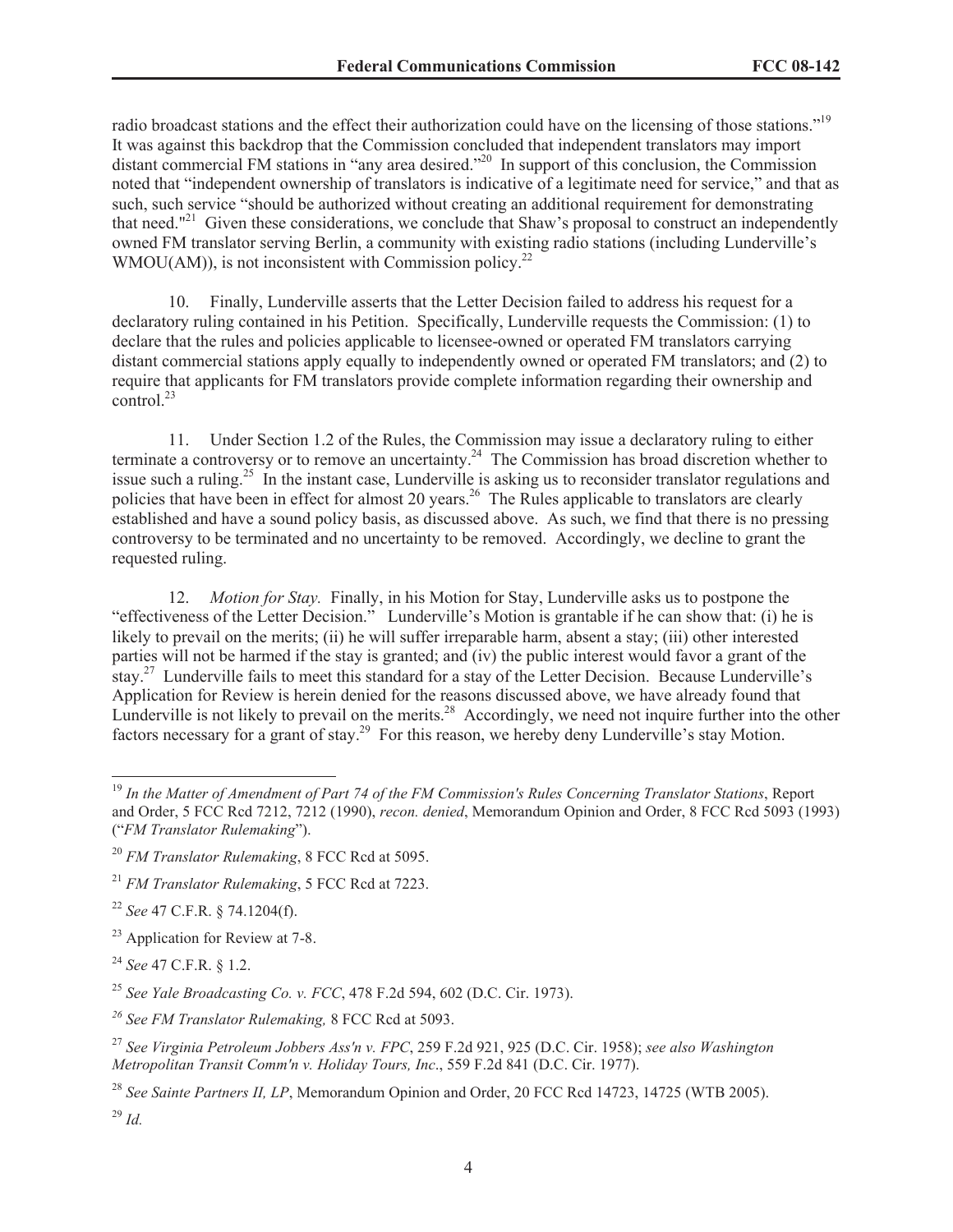# **IV. ORDERING CLAUSE**

13. For the foregoing reasons**,** IT IS ORDERED that Lunderville's Application for Review and his Motion for Stay ARE DENIED.

# FEDERAL COMMUNICATIONS COMMISSION

Marlene H. Dortch Secretary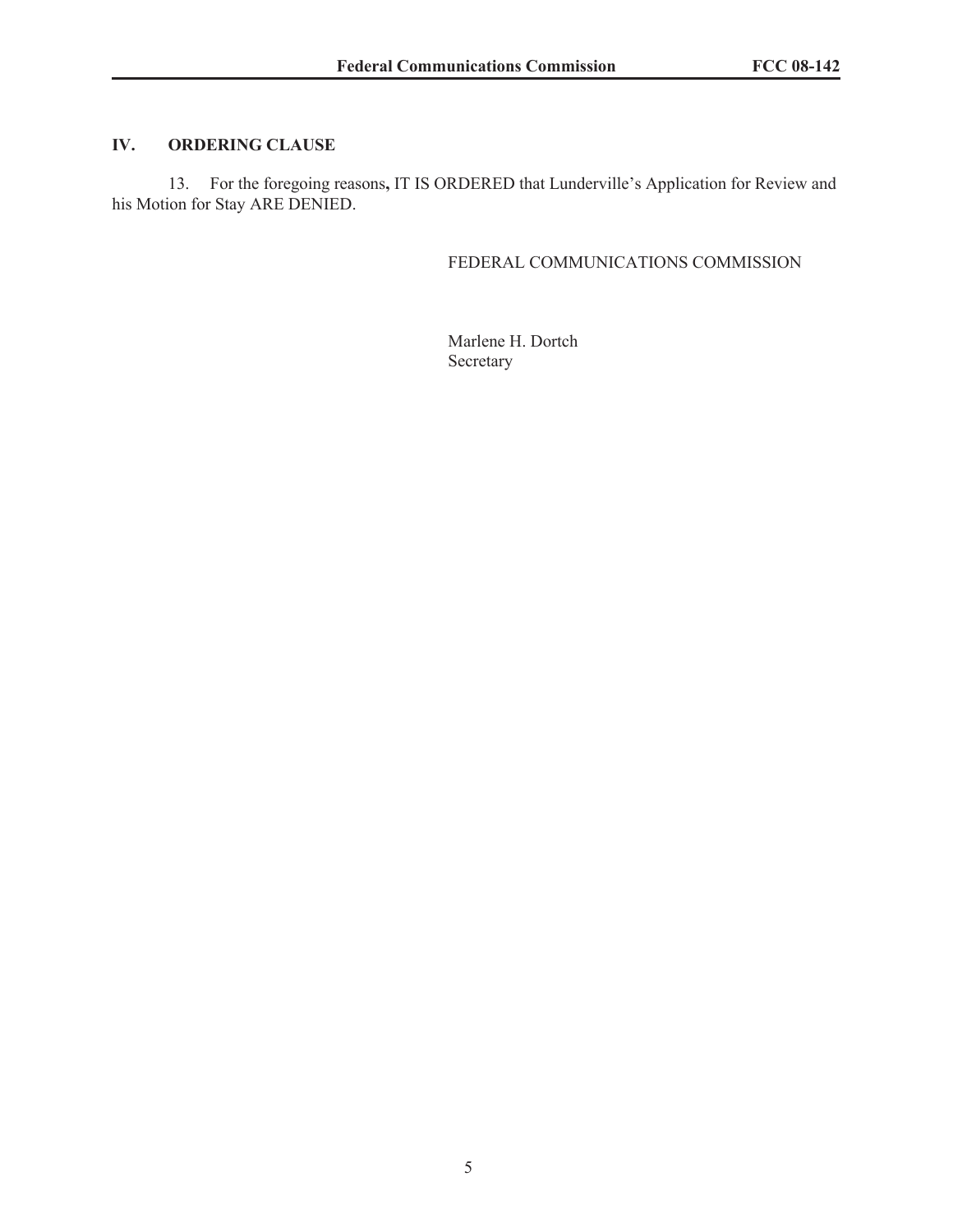#### **CONCURRING STATEMENT OF COMMISSIONER MICHAEL J. COPPS**

## Re: *Application of CMP Houston-KC, LLC for Minor Modification of Construction Permit of Station KFME-FM, Garden City, MO, File No. BMPH-20010420ABA; Shaw Communications, Inc., Application for a New FM Translator Station, Berlin, NH, File No. BNPFT-20030825AML*

These cases provide another example of how the Commission tips the playing field against local interests—particularly local *rural* interests. Standing alone, the cases may seem unremarkable. When juxtaposed, however, they reveal how even arcane broadcast engineering rules can be manipulated to make it easier to loosen the bonds between broadcast stations and the local communities they are licensed to serve.

The first case deals with an FM station's application to move its transmitter to Independence, Missouri (part of the Kansas City, Missouri metropolitan area). The station is not licensed to Kansas City but to Garden City, a rural community of about 1,500 residents approximately 40-50 miles to Kansas City's southeast. Because of the distance, the station would not cover Garden City with the requisite city grade signal strength using the Commission's standard prediction methodology. Specifically, using the Commission's standard methodology, the station's city grade contour falls some 13.5 km short of providing adequate coverage to Garden City.

Nevertheless, the Commission approves the site move under Section 73.313(e) of our rules, which permits alternative coverage calculations where the topography in question "departs widely" from the average terrain assumed by our standard methodology. The station seeking the site change demonstrated that the terrain in the direction of Garden City is particularly smooth, and therefore that its coverage extends beyond what the Commission's standard model would predict. Commission staff analyzed the data and confirmed that Garden City will, in fact, receive a city grade signal due to the flat terrain.

The lesson of *Garden City* therefore seems to be that we will use our standard prediction methodology to assess signal coverage, but if the terrain varies significantly from our baseline assumptions, we will be guided by the facts on the ground. The rule itself gives the example of a mountain ridge that "may indicate the practical limit of service although the prediction method may indicate otherwise." *See* 47 CFR §73.313(e).

Which brings us to the Berlin, New Hampshire case. There, the issue is whether a proposed FM translator station in Berlin, New Hampshire can—as required by our rules—receive the off-air signal of the "main station" located in Conway, New Hampshire. An objecting party asserts that, in reality, several tall mountains preclude the signal of the Conway station from reaching the proposed translator in Berlin. Under the reasoning of *Garden City*, one would expect the Commission: (1) to examine whether the mountainous New Hampshire terrain "departs widely" from our baseline assumptions, and, if so, (2) to assess whether, in fact, the intervening mountains prevent the Conway signal from reaching Berlin.

But that's where the Commission pulls a quick one. While it *permits* the station in *Garden City* to use unusual terrain to show that its signal actually reaches *farther* than the standard prediction model, it *refuses* to permit the objecting party in *Berlin* to use unusual terrain to show that the Conway station's signal actually travels *less far* than predicted. In essence, the Commission recognizes the reality of the flat Missouri terrain but then assumes away the existence of mountains in New Hampshire. The only way to make sense of this approach is that the Commission permits alternative showings where they enable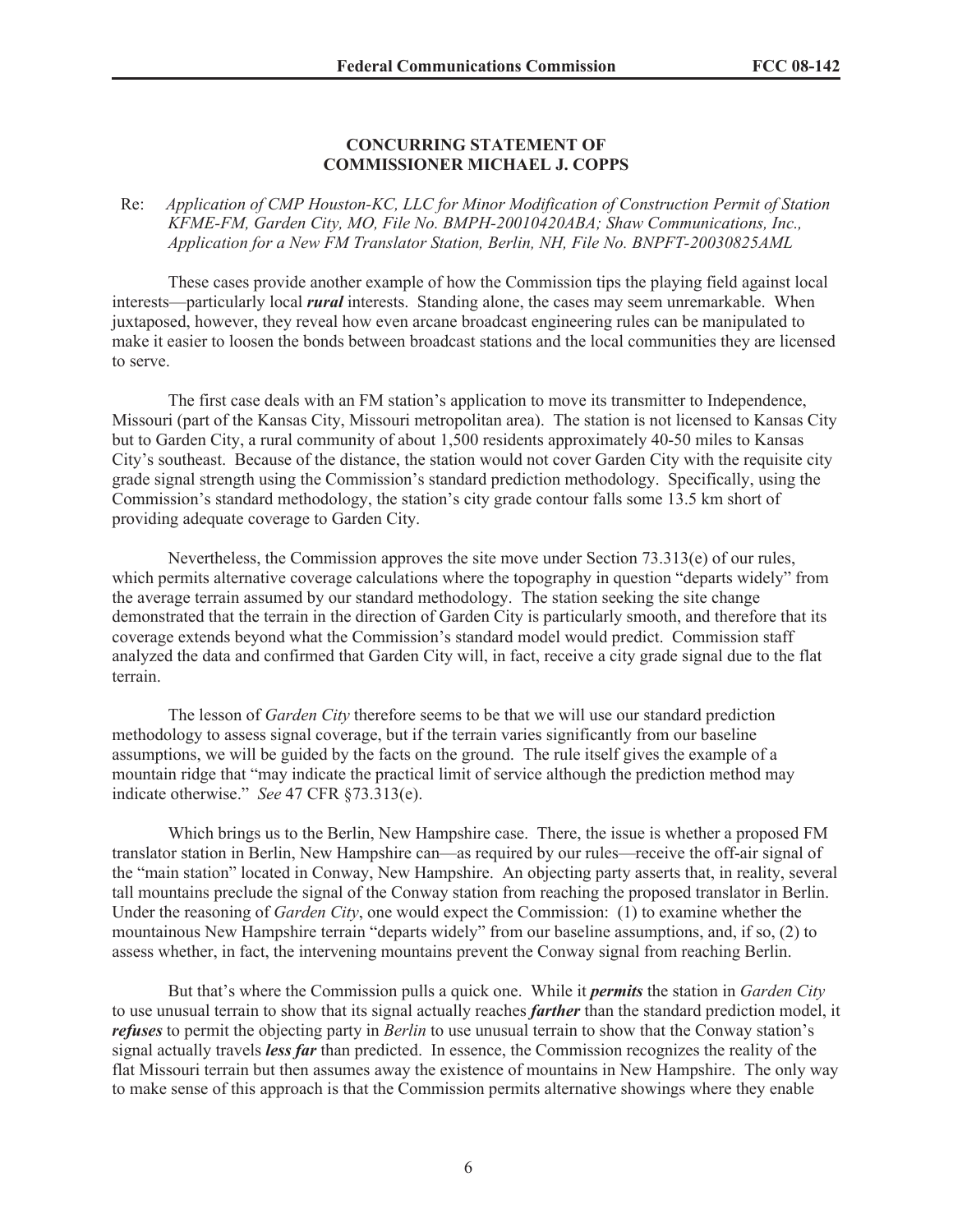broadcasters to move farther from their local communities, but bars them where they could keep broadcasters closer to home.

I want to make clear that I am not concluding that the broadcasters in these cases cannot and will not serve their local communities. Perhaps the Missouri station can fully serve the needs and interests of the people of Garden City from its distant Kansas City tower site.<sup>1</sup> Perhaps the Berlin translator will be just as "local" as if it actually received an off-air signal from the main station in Conway. But I fear over time and over similar cases—our approach takes its toll.

Ultimately, the erosion of localism is not the result of a particular rule change or single event. It is the result of countless steps—some large, some small—that incrementally shift the center of gravity until we wake up one day and wonder where we are and how we ever got here. That's why the localism problem can't be fixed overnight and why the issues can't be cordoned off in a single "localism" proceeding. Localism must infuse everything we do—including, perhaps surprisingly, our choice of engineering methodologies.

I reluctantly concur in these items because they arguably adhere to existing Commission precedent. But we can and should revisit our technical and allotment rules as they relate to localism, some of which are raised here (including the more general policies regarding distant FM translators raised in *Berlin*). The localism dam may have been breached, but that doesn't mean it's not repairable and all we can do is watch the water level continue to rise. It's time to roll up our sleeves and get to work.

<sup>1</sup> On the other hand, one cannot glean much comfort from the station's branding on its website as "Jack FM Kansas City" and the fact that the station's main studio is located some 50 miles from Garden City in Mission, Kansas.